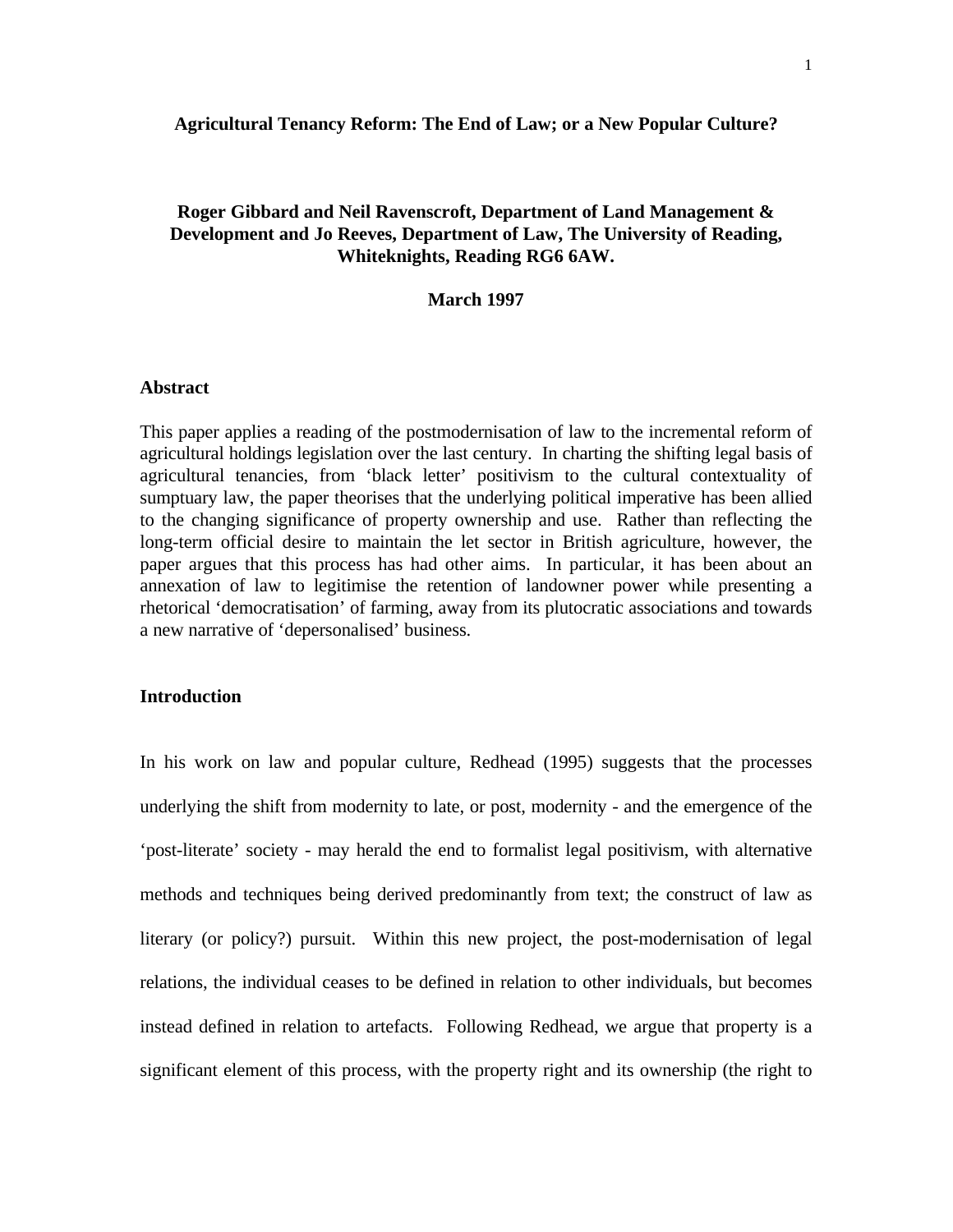property), increasingly assuming the status of reified artefact against which *all individuals* are othered.

Central to this conceptualisation of legal relations is what Redhead (1995) suggests is a search for the mapping of a new 'post-modern jurisprudence' in which both space and place assume particular significance. With apparent reference to the simulacrum, de Sousa Santos (1987) suggests that the relationship which formalist law increasingly entertains with social 'reality' is similar to that between maps and spatial reality. This is supported by evidence from a number of western nations that rights to property are reified as both the primary subject of social policy and the basis of rhetorical market-based resource allocation.

In this reading, space is conceptualised as being capable of being 'emptied' - of deriving its value separately from its use. It is this 'emptying' of space which establishes the 'created environment' (Giddens, 1984) in which new forms of institutional articulation can be expressed. At the core of these new forms of articulation is, we argue, a post modern reincarnation of the long-standing relationship between the 'owners' and the 'users' - the landlords and tenants - of land. Although largely subject to the 'black letter' positivism of land law, this relationship arguably has stronger roots in 'sumptuary law', the regulation of conspicuous consumption. Contrary to established wisdom, that this form of regulation has been in decline since early modernity, Hunt (1996) argues that it persists, but in a highly diffuse form, dispersed throughout a range of public and private forms of governance.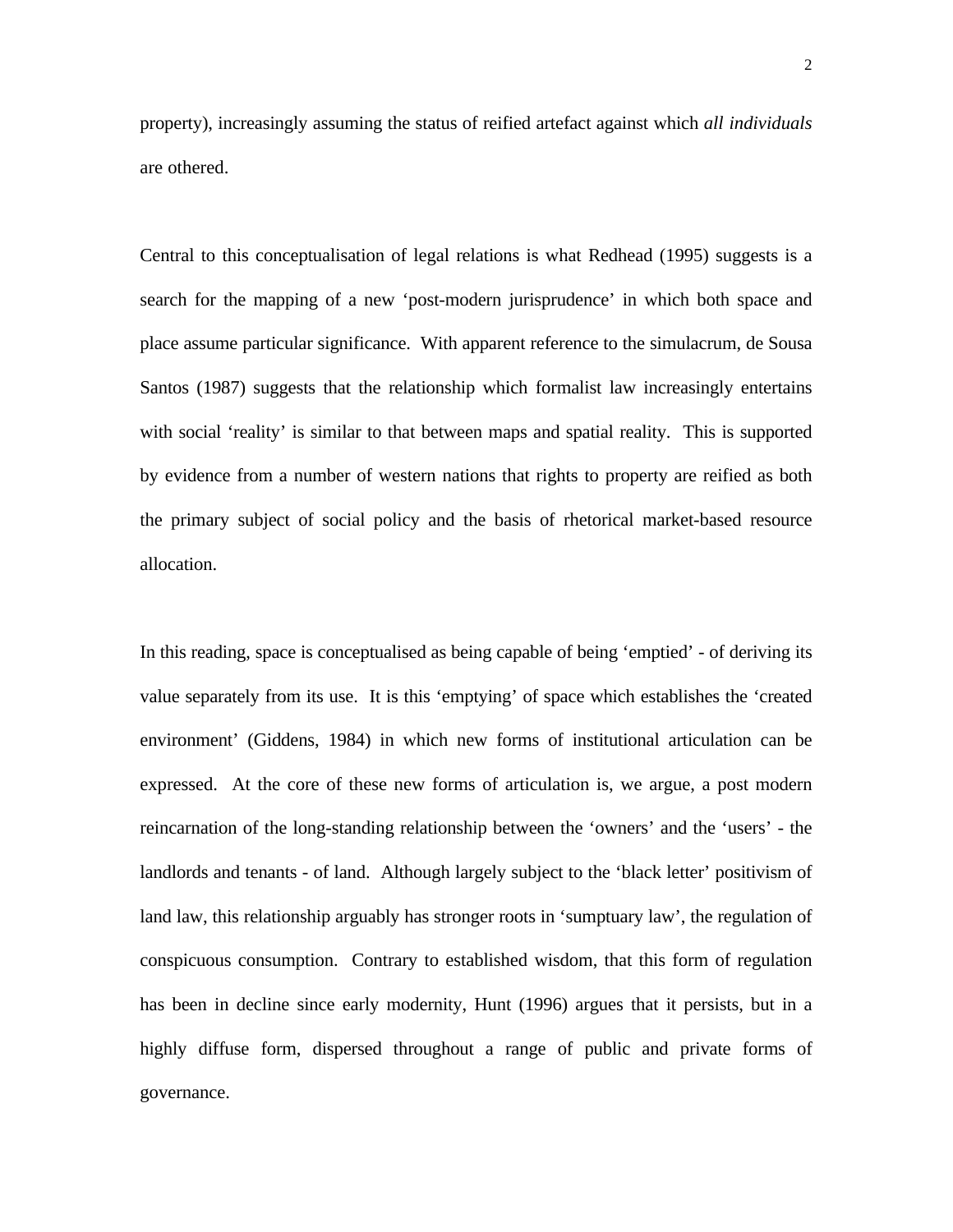An example of this process of changing (and diffusing) regulation, reflecting a decline in formalist law at the expense of cultural sumptuary law, is the relationship between the landlords and tenants of agricultural land in England and Wales. In this paper we suggest that the 'evolution' of this relationship reflects the wider cultural influences on law and society, being based on the dualism of continued rhetorical recognition of the relative power implicit in the landlord/tenant relationship in agriculture, contextualised against the changing socio-cultural construct of law. As a consequence, we argue, individual reforms of the law, such as those occurring in the Agricultural Holdings Acts of 1948 and 1984, or the Agricultural Tenancies Act 1995, need to be viewed within the cultural legal context of the empirical development of both land and agricultural policy.

During the first century of its evolution, when the vast majority of farmers were tenants, the agricultural landlord/tenant relationship reflected a largely benign 'partnership' based on the largely unencumbered social, political and financial power of landowners to dictate the terms and conditions of tenant farming. Supported by a positivist legal system in which the market-based allocation of rights, particularly in property, was both presumed and protected (Bergeron, 1993), this partnership generally resulted in a long-term view being taken of both the occupation and the use of the land. This position began to decline towards the end of the Nineteenth Century, in the face of mounting cultural opposition to the power of land ownership and increasing public regulation of sumptuary law. As a result, Parliament and the Courts began increasingly to intervene in the relationship, to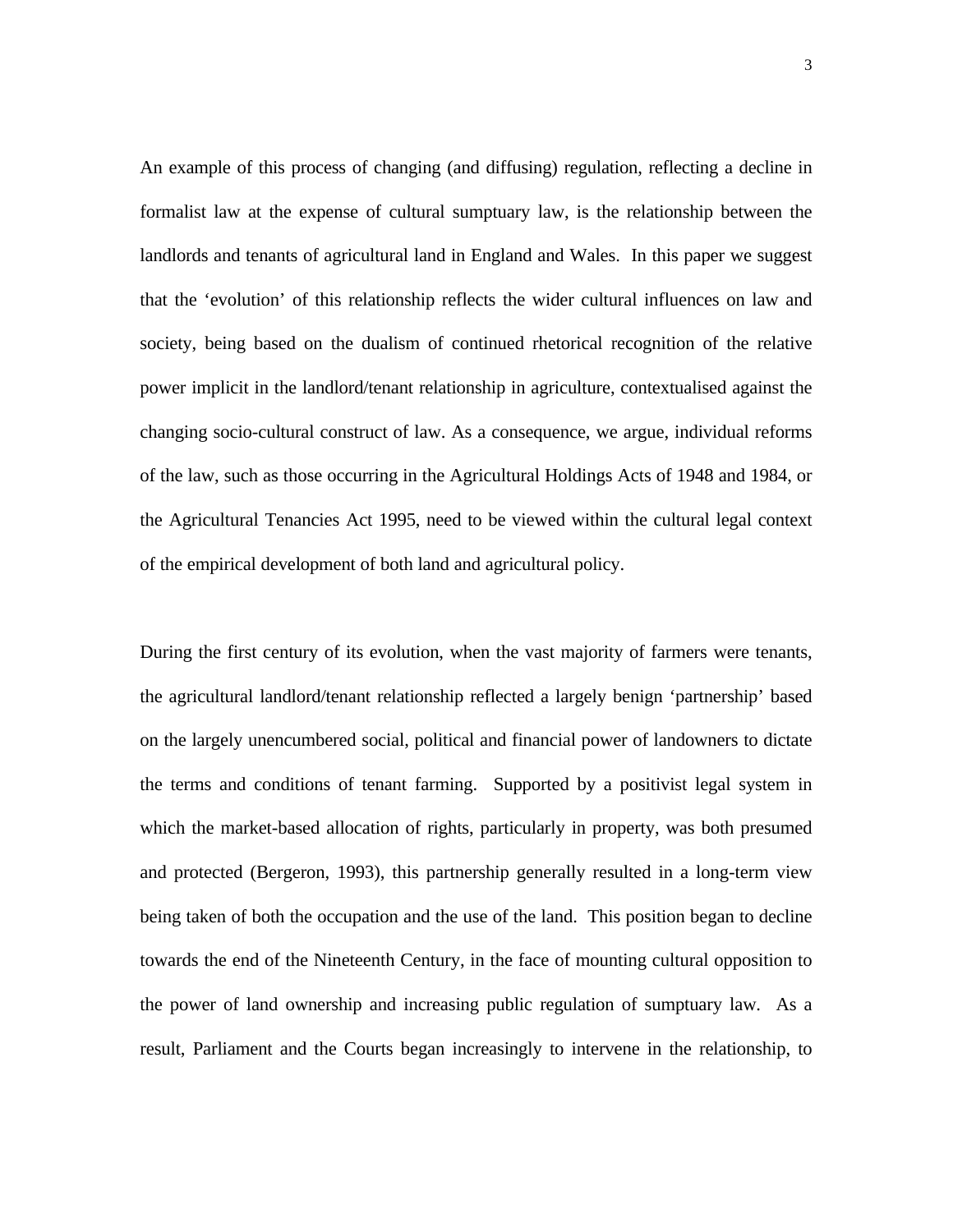'redress' the perceived imbalance. This was achieved by improving both the statutory and financial position of tenants, with respect to their landlords.

There can be little doubt that the position of existing tenant farmers was significantly improved as a result of these reforms, particularly with regard to security of tenure and end-of-tenancy compensation. This was further reinforced by the Agriculture (Miscellaneous Provisions) Act 1976, which guaranteed existing tenants' families two generations security of tenure, subject to relatively minor qualifications. However, the simultaneous decline in both the opportunities for new tenants and the total area of farmland subject to agricultural tenancies (see Table 1) indicates that the reforms did more to contribute to the overall decline of the landlord/tenant relationship than they did to reinforce it. This came about predominantly as a result of the continued, property-based, 're-empowerment' of landowners (Marsden, 1986).

Since the 1976 Act, agricultural property law reform has been more openly based on measures designed to make agriculture apparently more 'accessible', particularly to new entrants. Paradoxically, while the imperative for this has not been driven by concern for landowner rights, but by the need to demonstrate declining plutocracy in the distribution of subsidies from the Common Agricultural Policy, the impact has been to enhance those rights. This occurred first through marginal shifts incorporated in the Agricultural Holdings Act 1984 and then, more recently, through the wholesale reforms introduced in the Agricultural Tenancies Act 1995, with its sweeping return to the 'freedom of contract' first enjoyed by Victorian landowners.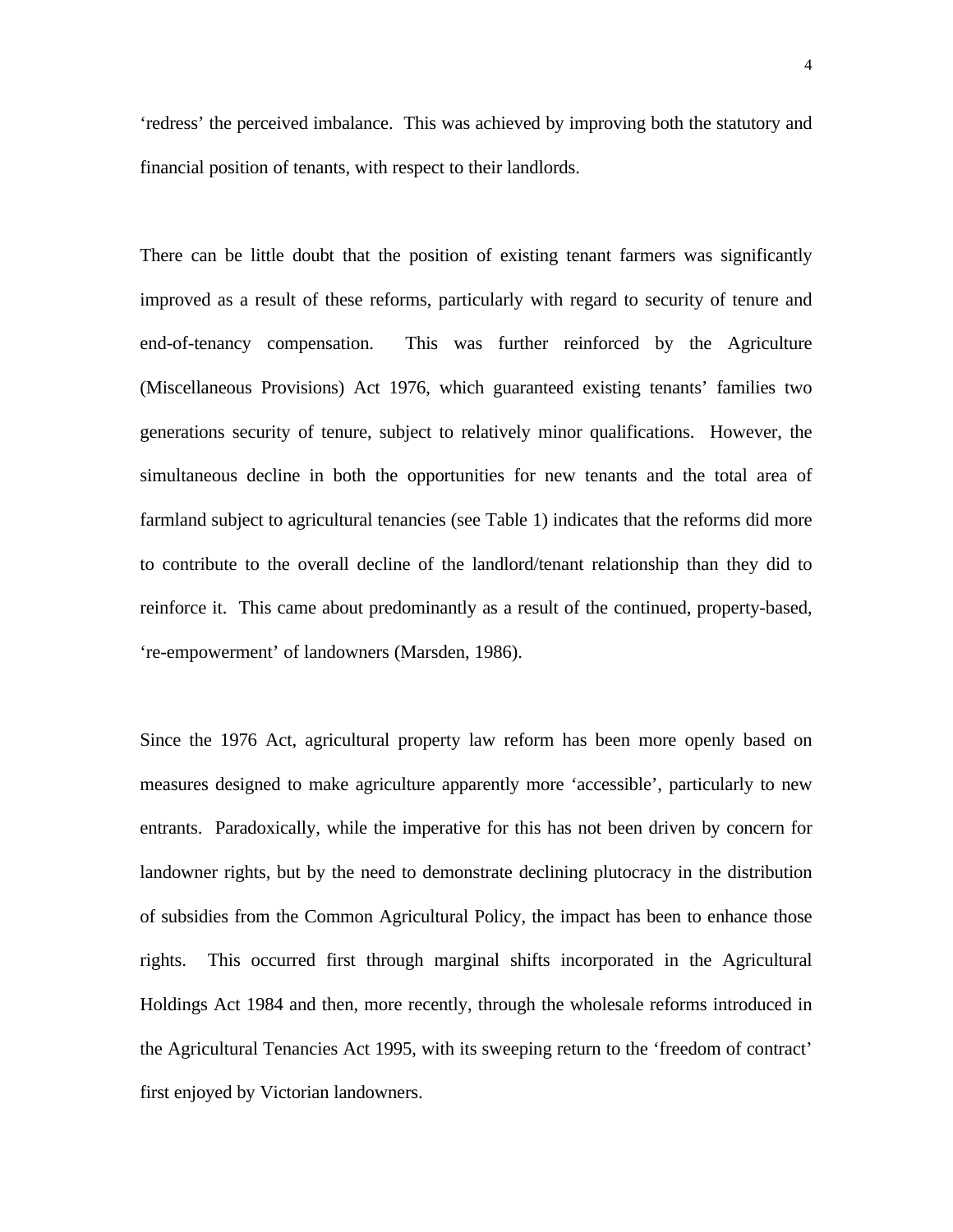| Year | % area        | % holdings    |
|------|---------------|---------------|
|      | rented/mainly | rented/mainly |
|      | rented        | rented        |
| 1908 | 88            | 88            |
| 1922 | 82            | 86            |
| 1950 | 62            | 60            |
| 1960 | 51            | 46            |
| 1970 | 45            | 42            |
| 1980 | 42            | 35            |
| 1984 | 40            | 31            |
| 1992 | 37            | 26            |
| 1994 | 35            | 24            |

*Source: MAFF (1968 and 1995)*

While recognising that the 1995 legislation has created much interest, as well as claims of new activity, in the agricultural letting market (Kerr, 1994), this paper suggests that the reforms and their rhetorically-claimed 'success' are based on a wilful mis-reading of the empirical context of the agricultural landlord/tenant relationship. Drawing upon Redhead's (1995) thesis, we suggest that rather than the decline in the tenanted sector being landlord-driven, in response to the perceived reduction in the legally legitimated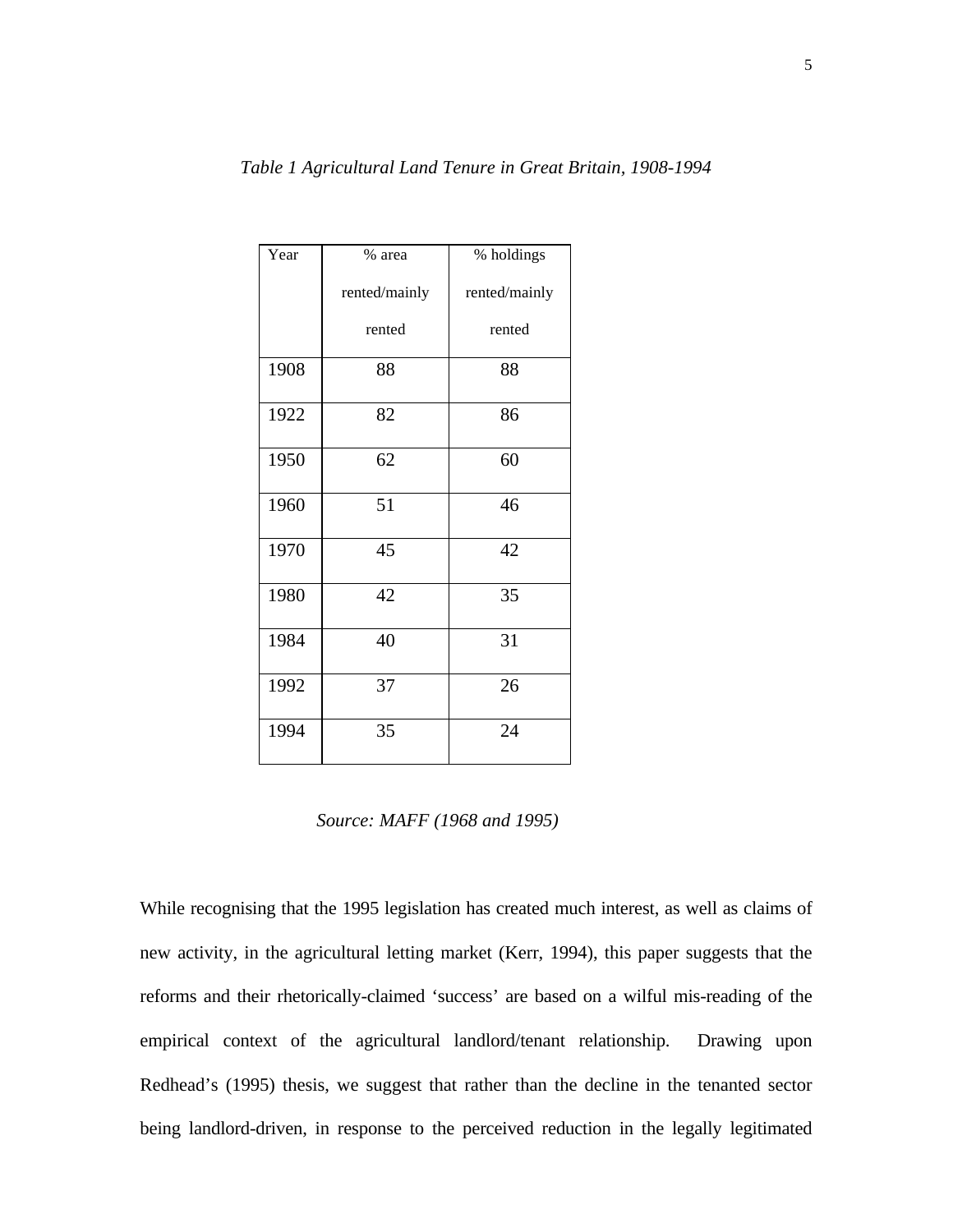power of property, it has been predominantly tenant-driven, fuelled by agricultural policies favouring farmers, particularly owner-occupiers, over landowners.

Using this reading of the process, we suggest that the recent reforms, allied to a number of other factors, indicate an altogether different agenda. This is not so much associated with the maintenance or expansion of the tenanted sector *per se*, as it is with annexing the shift within law, from positivist to populist, to transform the very nature of the relationship between agricultural landlords and tenants. In place of the former 'partnership', we argue that there is a new form of commodification taking place in which short-term financial decisions increasingly predominate. In this new model of agricultural management, notions of tenant farmers as 'stewards' or 'custodians' of the countryside are being replaced by notions of them as business people, indicating in the process that the old ideas of the 'partnership', or even the 'relationship', between individual landowners and individual tenant farmers are becoming increasingly irrelevant.

#### **The emergence of protection: 1875 to 1976**

Following the unencumbered freedom enjoyed by landlords in the Nineteenth Century, the early statutory enshrinement of tenants' rights at the end of that period (in the Agricultural Holdings [England] Acts of 1875, 1883 and 1906) can be viewed as part of wider social reforms. While the purported aim of the legislation was very much the protection of the individual tenant-farmer exposed to the worst excesses of a totally unfettered system, it actually did little more than concretise the existing, widely observed, customary practises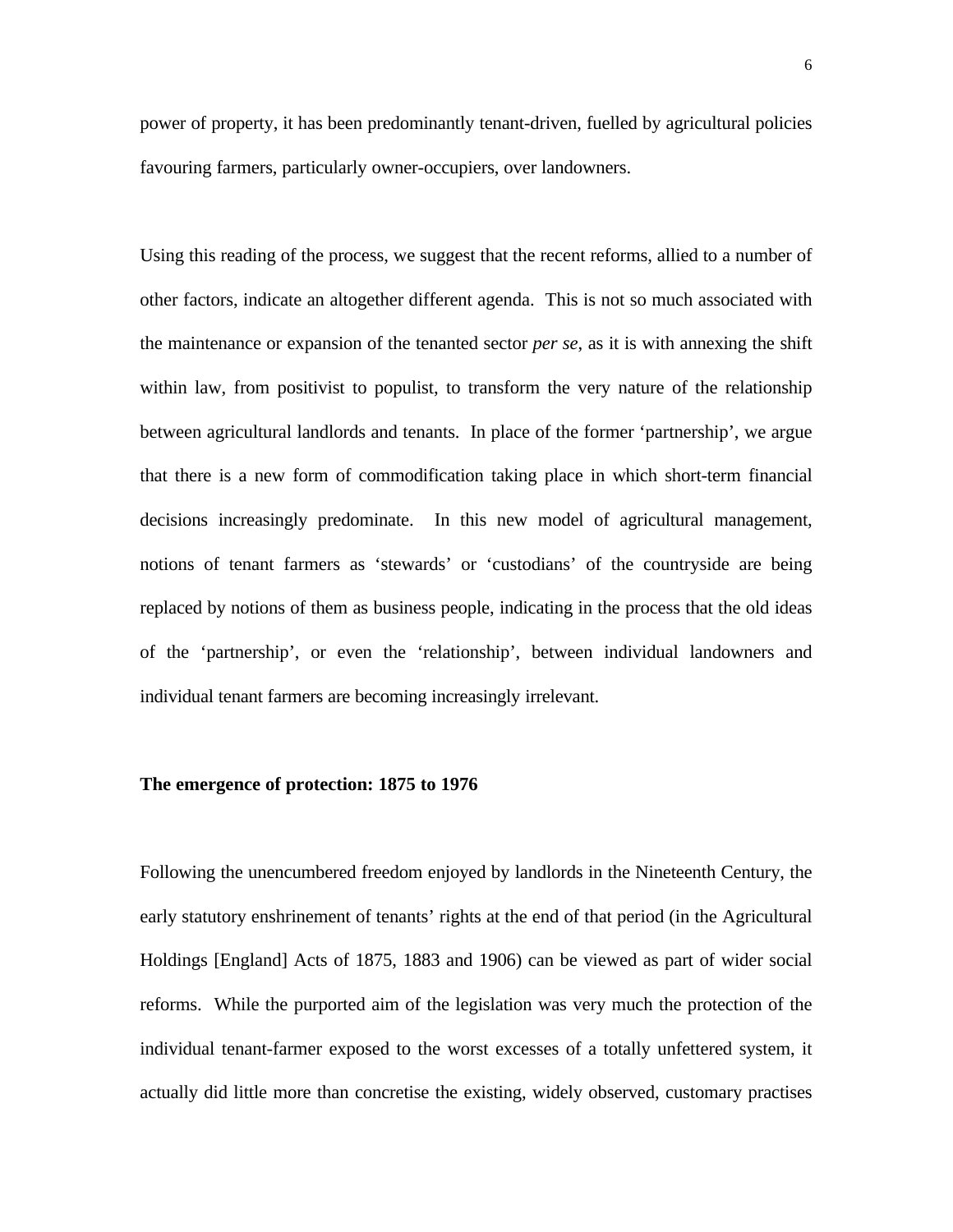adopted for such matters as rent settlements and compensation. As such, the reforms did less to challenge than to underpin the existing hegemonic order, with all agricultural tenants continuing to be subject to tenancies from year to year with no security beyond the current term.

Although this system prevailed largely unreformed until the end of the Second War, it had become clear that the structure of British agriculture, if not its tenure, required overhaul. Given that, by this time, the percentage of agricultural land that was tenanted had already fallen from nearly 90% in 1900 to approximately 62% in 1948 (see Table 1), this position was, at the least, asymmetric. Two major pieces of legislation were passed, the Agriculture Act 1947 and the Agricultural Holdings Act 1948. Taken together, these measures were based on promoting the long-term stability of the agricultural economy, particularly by encouraging production, ensuring profitability and revitalising investment. This was achieved primarily through the implementation of price support measures and improvement grants, with the role of the tenanted sector largely expected to remain as it was. Notwithstanding the decline in the let sector, therefore, the landlord/tenant relationship remained, with tenants awarded security of tenure for life as an incentive to invest in their farms and businesses.

The 1948 Act was retrospective, giving all existing and future tenants lifetime security. This was heralded very much as protection not for the individual tenant but rather, in line with wider post-war social reform, for the benefit of society as a whole. A strict security of tenure regime was also introduced, regulating the service of notices to quit and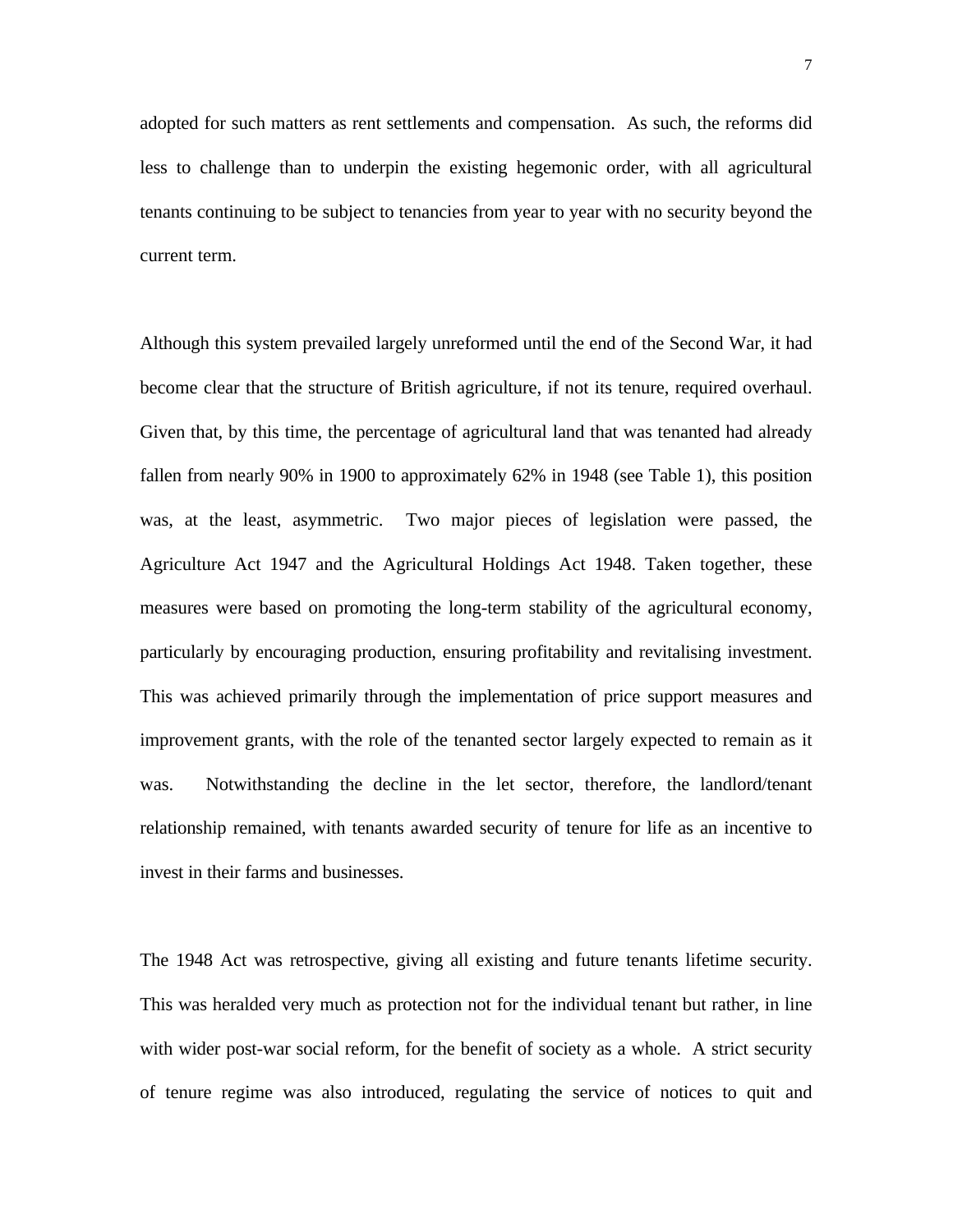effectively limiting the occasions for evicting a well-behaved tenant to one: death. In addition, the 1948 Act also considered that a wide range of 'lesser' agreements should be converted into agricultural tenancies. This far-reaching statutory conversion was underpinned by the attitude of the courts, which repeatedly confirmed that landowners' attempts to contract out of the security provisions were of no effect.

While the 1948 Act undoubtedly made the position of existing tenants much more secure, it did little to encourage fresh lettings. Concurrently the underpinning, by the 1947 Act, of farming profitability and confidence certainly made in-hand farming more attractive. The confidence afforded to owner-occupiers by protected prices meant that landowners letting their farms under what was now a system of protected rents struggled to match the returns achievable from farming it themselves. While some of the post-war decline in the amount of let land can therefore be explained by landlords taking land back in hand rather than reletting it, there was also a parallel trend for tenant farmers to buy their landlords' interest and become owner-occupiers themselves (Orwin, 1949).

The wholesale movement towards owner-occupation may thus have been one which was predominantly tenant-, rather than landlord-, led. This suggests that the political concentration on measures to protect the tenant may, as a consequence, have been misdirected and could have actually contributed to the decline, indicating clearly that the effect of law was increasingly at odds with the law itself.

#### **Asset values**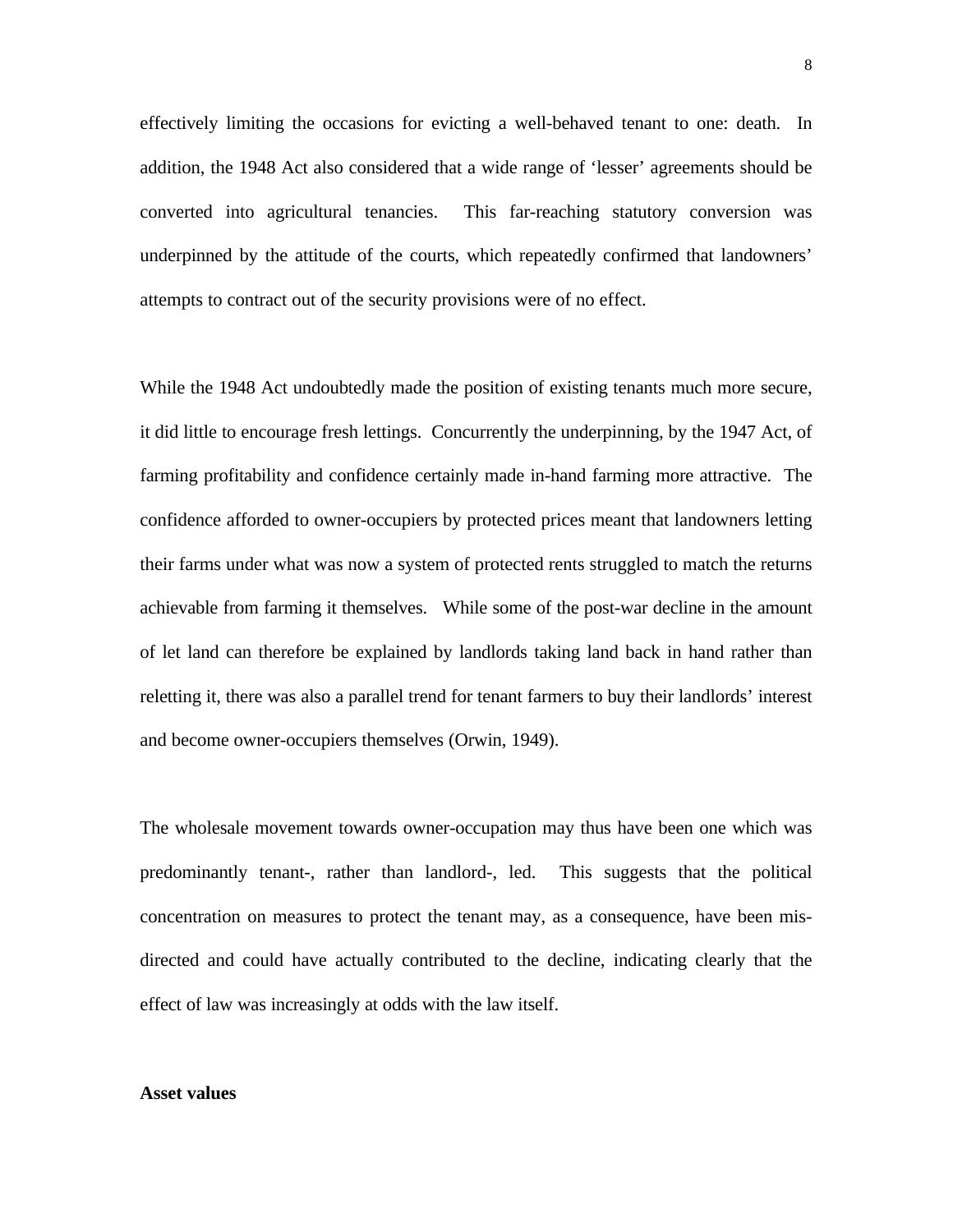One impact of the legislative reforms was the development of a two-tier market in agricultural land, with a widening disparity in capital values between let and vacant possession land. This divergence, the 'vacant possession premium', has at times been so significant that vacant possession land has been selling for as much as twice the price of tenanted land ( Nix, *et al*, 1987). It has been suggested (Ravenscroft, 1988) that this premium arises in part from the low rental income received by landlords when compared to the capital value of vacant possession land. The wish to maintain asset values, or indeed to enhance them wherever possible, has thus further fuelled both the trend towards owner-occupation and, arguably more significantly, the increasing reification of short-term gains over longer-term stability within the industry.

Tenant farmers have inevitably benefited individually from this divergence in asset values, in that they have been able to buy into owner-occupation at a price reflecting their own secure position. Tenants could thus take account of marriage value and effectively and comfortably outbid the investor purchaser. In 1993, for example, approximately 10% of all agricultural land purchases were by sitting tenants (Ward, 1994).

We argue that the outcome of this process led to the development of an asymmetrical position in which the tenant, as farmer, had become viewed as an important part of the agricultural economy - and thus society as a whole - while the other, the agricultural landlord, had increasingly been constructed as alien. In the post-World War II period, the landlord has been viewed much as any other investor, and had consequently not enjoyed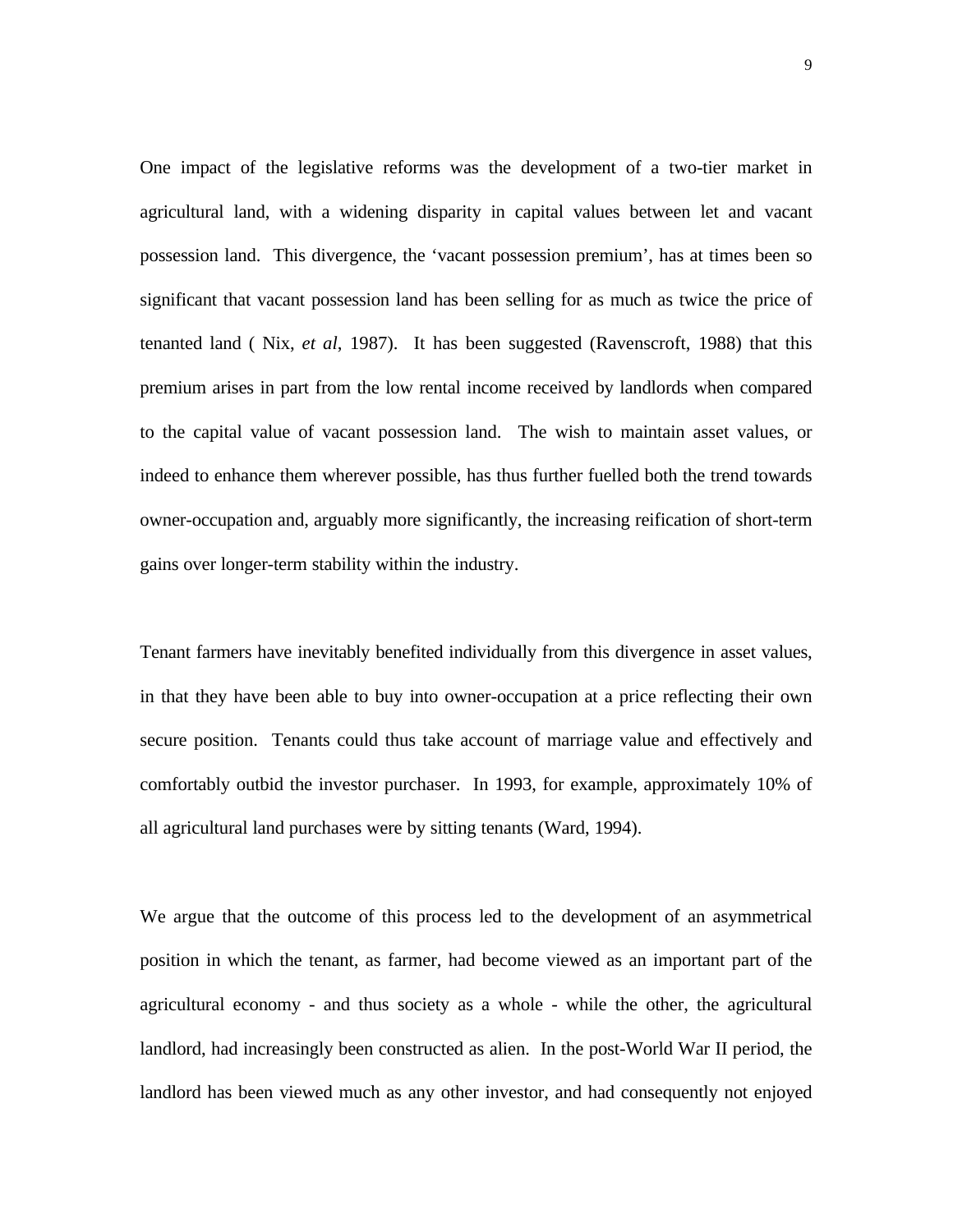the tax benefits bestowed upon farmers and owner-occupiers. Indeed, tax issues have been a positive disincentive to the letting of land, arguably contributing as much to the decline in the let sector as the property reform legislation (Gibbard and Ravenscroft, 1993).

As a consequence of the combination of these legal, social and fiscal factors, allied to the increasing distrust by investors of advancing government land regulation, the trend towards asset mobilisation and owner-occupation has hardly been surprising. In-hand farming has arisen either by landlords retaining possession once tenancies have fallen in, or by selling to sitting tenants, often as a means of realising capital to meet death duties (and its successors) or to re-invest in higher yielding investments.

### **Continuing Reform**

Notwithstanding the evidence that the socio-economic context within which agricultural law reform was operating had, if anything, contributed to the decline of the let sector, the interests of tenant farmers were further protected by reforms in the mid-1970s. In tandem with extending residential protection through the Rent Act 1977, the Labour Government of the time introduced similar measures to protect farm tenant families through the Agriculture (Miscellaneous Provisions) Act 1976. It had been observed that as farm tenancies effectively ceased on the death of the tenant, their families, whose association with the farms often went back several generations, were being displaced. Taking the view that this was inequitable, and that the most suitable person to continue to farm the land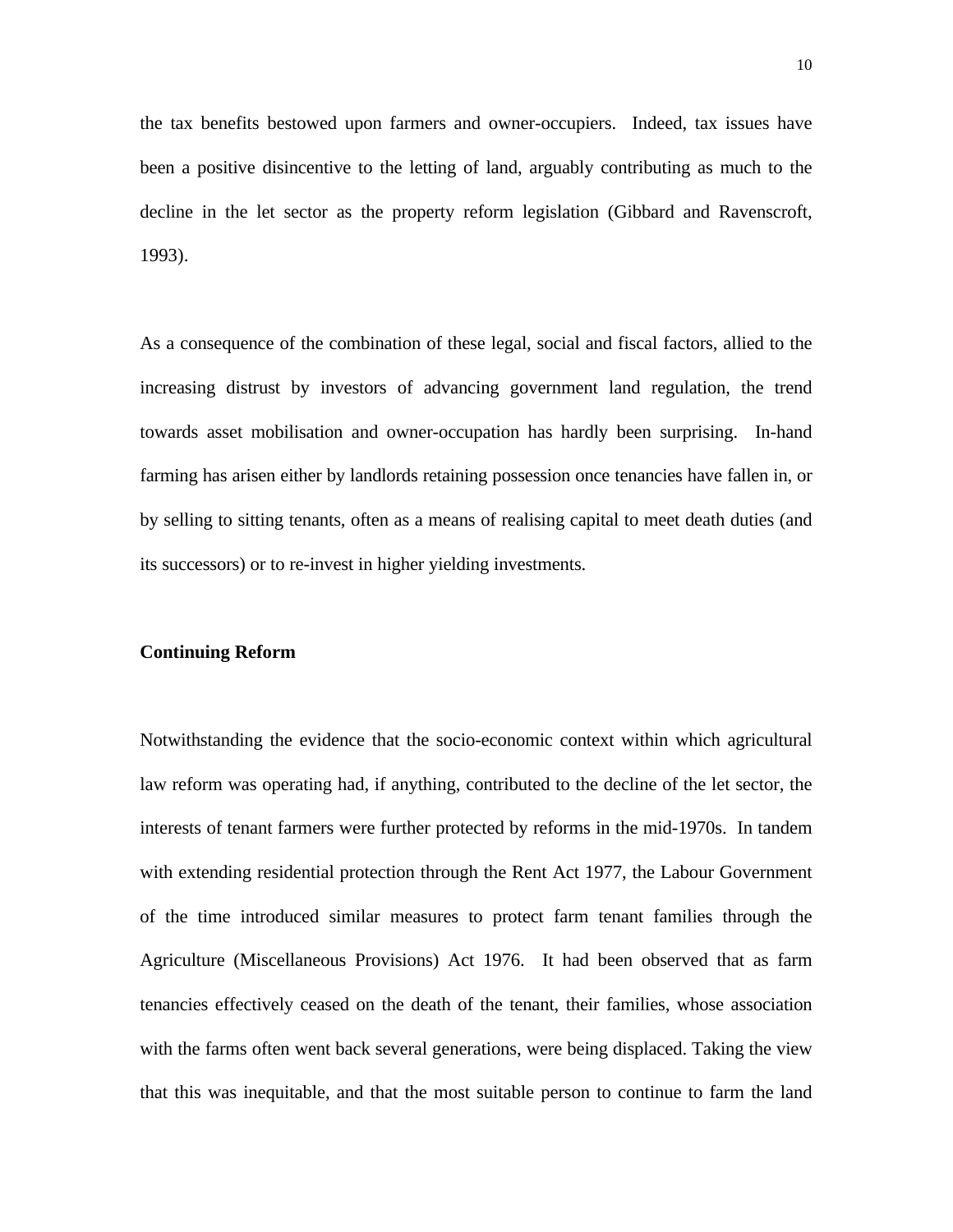was probably a member of the next generation of the tenant's family, the government introduced the far-reaching concept of succession.

In providing security for two 'successions' from the original tenancy, the reforms contained in the 1976 Act may well have succeeded in prolonging the life of existing tenancies, evidenced in part by the slowing of the decline in the let sector since then. However, there is little disagreement that the few remaining landowners willing to let farmland pre-1976 would certainly not have entertained doing so after 1976. As a consequence, the number of new tenancies coming onto the market since then has been minimal.

Reflecting this decline in the positivist relationship between landlords and tenants, landowners increasingly sought alternative vehicles for the devolution of their proprietary rights. As a result, a multiplicity of arrangements, such as share-farming, partnerships and contract farming arrangements, have arisen. These carry the advantage to the landowner of retaining the vacant possession premium while minimising the risk of creating a secure tenancy. Most types of arrangement eventually secured the acceptance of the Inland Revenue for treatment under Schedule D as income from farming (see Webb v Conelee Properties 1992) and most carried with them the capital taxation benefits of owneroccupied land. Armed with these new weapons, landowners could still take advantage of the skills and working capital of a farmer, without granting them a secure tenancy.

#### **The post-modernisation of the agricultural tenancy**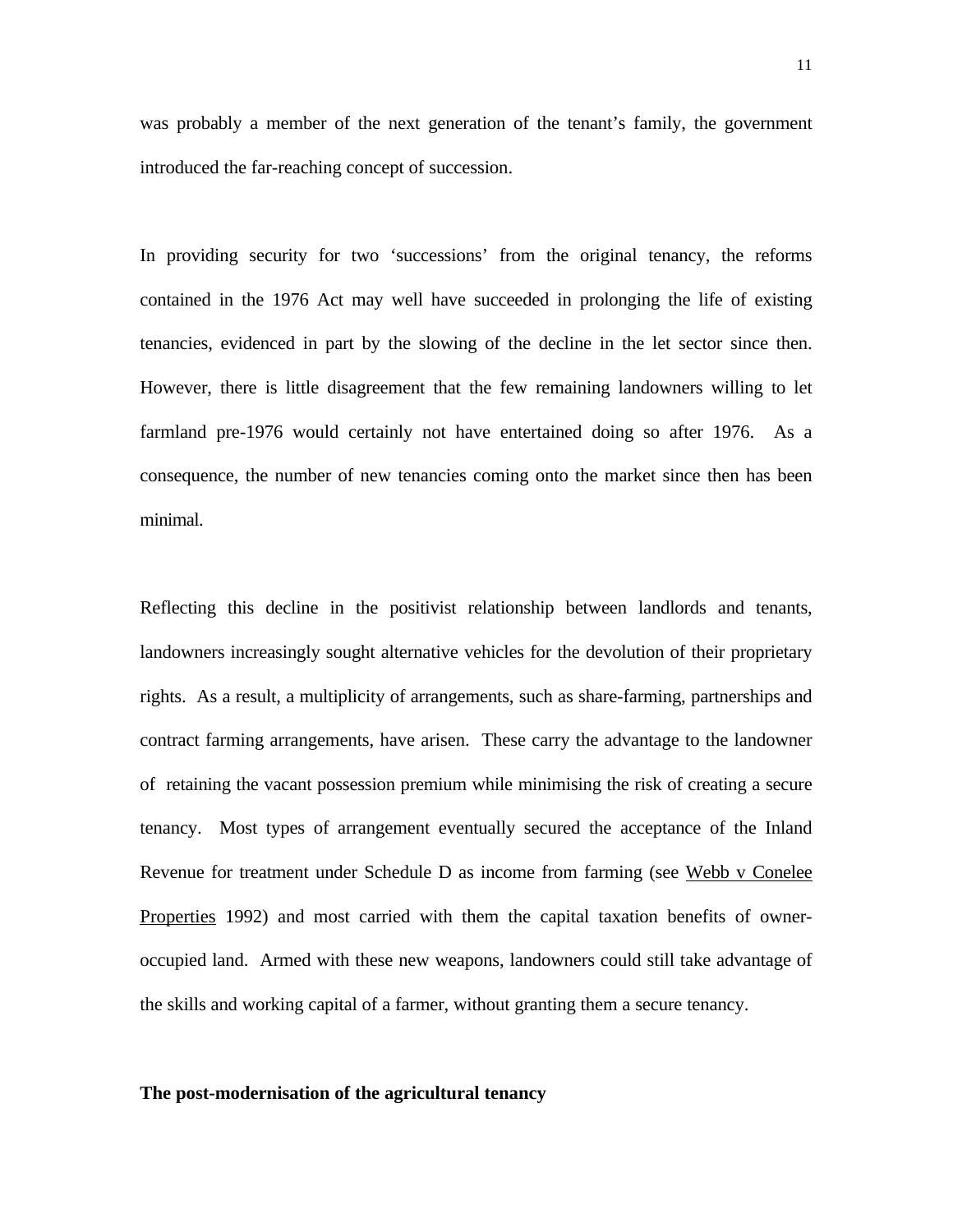While meeting many of the needs of landowners, the new 'alternative' arrangements failed to gain wider acceptance, largely because they represented a rejection of public regulation, as witnessed by the land occupancy debate following the Northfield Committee Report (1979). Rather than question the extent to which the agricultural tenancy retained its relevance to a post-modernising, increasingly individualistic, society, the 'failure' of the 1976 Act reforms were soon constructed as a technical failing in which the protection of the tenant had been taken 'too far'.

Prolonged pressure by landowners and their representatives, most notably the Country Landowners Association (1990), resulted in the Agricultural Holdings Act 1984. This was an attempt to breathe new life into the system by abolishing succession for entirely new tenancies. The land market was demonstrating both the demand from existing farmers for more land and the will to part with possession by landowners. This Act was intended to relieve the pressures on the market that had resulted from the imbalance between supply and demand. However, as subsequent surveys by the Central Association of Agricultural Valuers (1996) have illustrated, it failed, and for a number of reasons:

- the continuing lack of confidence amongst landlords, particularly fearing the reimposition of succession rights in the future;
- remaining tax disincentives to letting, most notably the reluctance on the part of the Inland Revenue to introduce a single rate of Agricultural Property relief;
- the early renewal of calls for further legislative reforms, from amongst others, the Tenant Farmers' Association (1990); and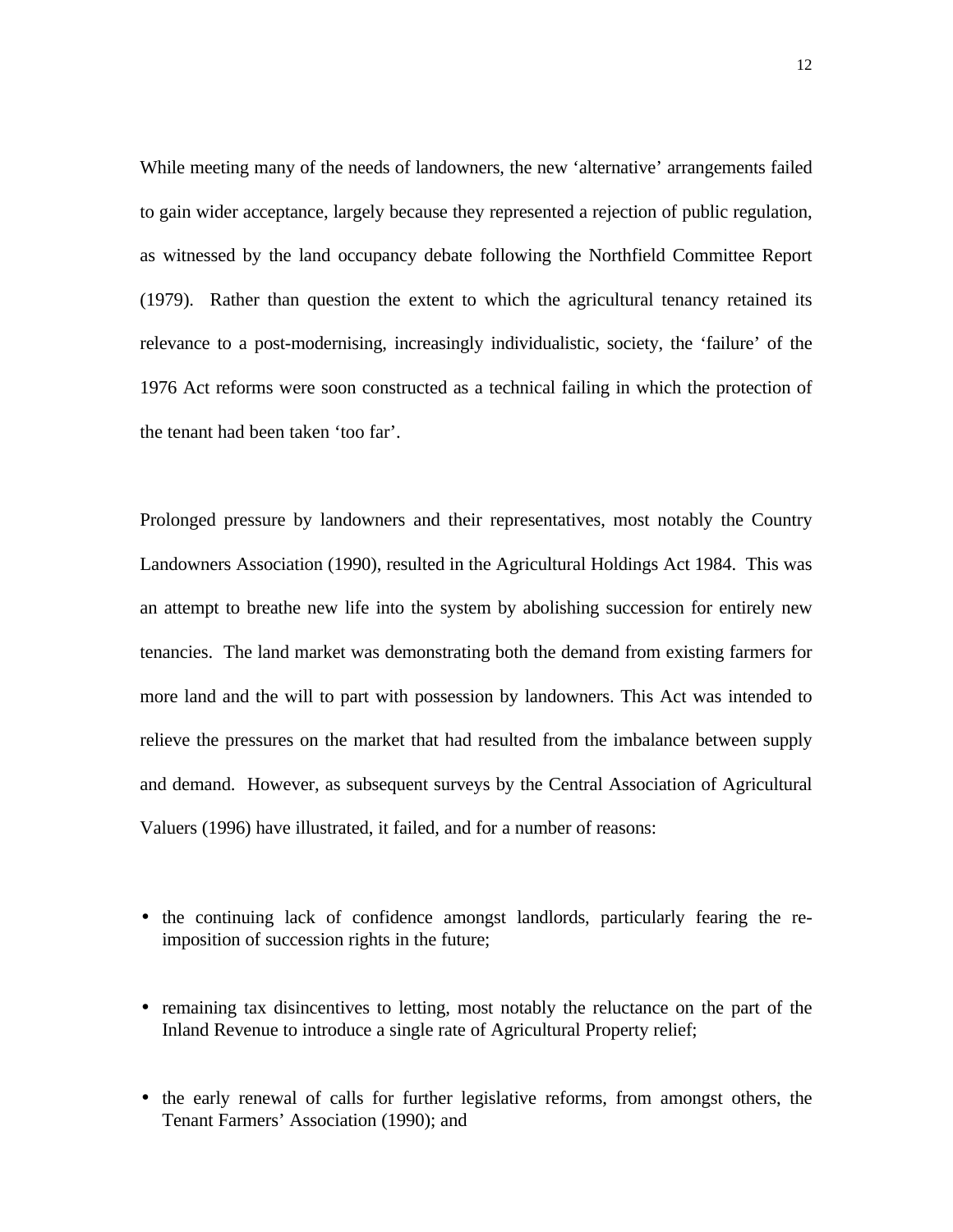• a belief amongst landowners that the newly introduced formula for settling rent reviews would not enable them to match open market rents for sitting tenants, meaning that the vacant possession premiums were likely to remain.

During the early and mid-1980s, agriculture was facing a period of falling incomes and growing pessimism over the future. This led to demands, from within the industry, for further legislative reform to 'enable' farmers to expand and to allow new ideas and 'new blood' into agriculture. As a result, in February 1991, MAFF issued a consultation paper (MAFF, 1991). Focusing very much on legislative reforms, the Ministry set four main objectives:

- to encourage more land to be let;
- to remove the legal complexities of the current legislation;
- to allow for diversification in the industry through flexible agreements; and
- to encourage new entrants into agriculture.

Once again the emphasis was on public regulation, but this time to deregulate and 'simplify' farm tenancies, in the belief that the existing legislation was '...inappropriate to a market driven economy' (MAFF, 1991). In 1992, following the General Election, a second consultation document was issued, retaining the doctrine of negotiated settlements between landowners and tenants (MAFF, 1992). This eventually paved the way for the Agricultural Tenancies Act 1995.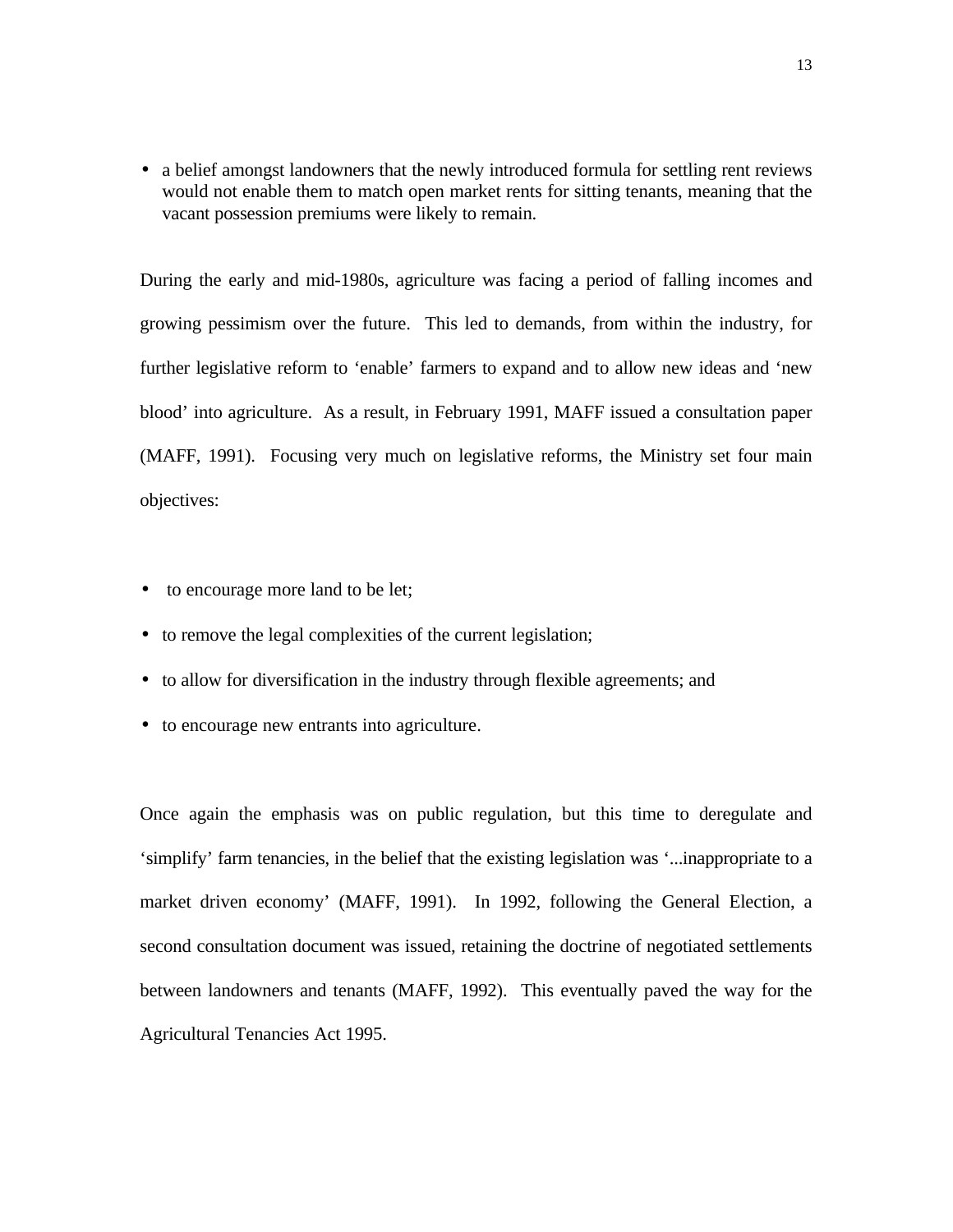### **The Agricultural Tenancies Act 1995**

With the creation of the new 'Farm Business Tenancy' (FBT), a mechanism has been devised which, while retaining a degree of public regulation, purports to provide a 'freedom of contract' unknown in agriculture since 1875. On the day that the Act received Royal Assent, the Agriculture Minister stated:

... the Agricultural Tenancies Act will simplify the present legal framework and encourage landowners to let more land. Its provisions are designed to get new blood into the agricultural industry to the advantage of us all (Waldegrave, 1995).

Reflecting a significant stage in the decline of positivist legal relations, and their replacement with an increasingly privatised form of regulation, the parties to an FBT are, theoretically at least, free to agree to any conditions they like. Yet, in a number of respects, notably, termination, rent review and compensation for improvements, the Act has provided some protection for tenants. The new law thus at once requires landowners and tenants to discard any pre-conceived ideas about tenancies and statutory protection, while concurrently recognising that their only referent is the institutional framework of existing tenancies over land.

The 1995 Act was introduced amid an atmosphere of confidence and optimism, particularly amongst the professional bodies who were to be largely responsible for administering its implementation. From the findings of its own survey (Kerr 1994), the RICS suggested that the nature and structure of the reform package had been vindicated: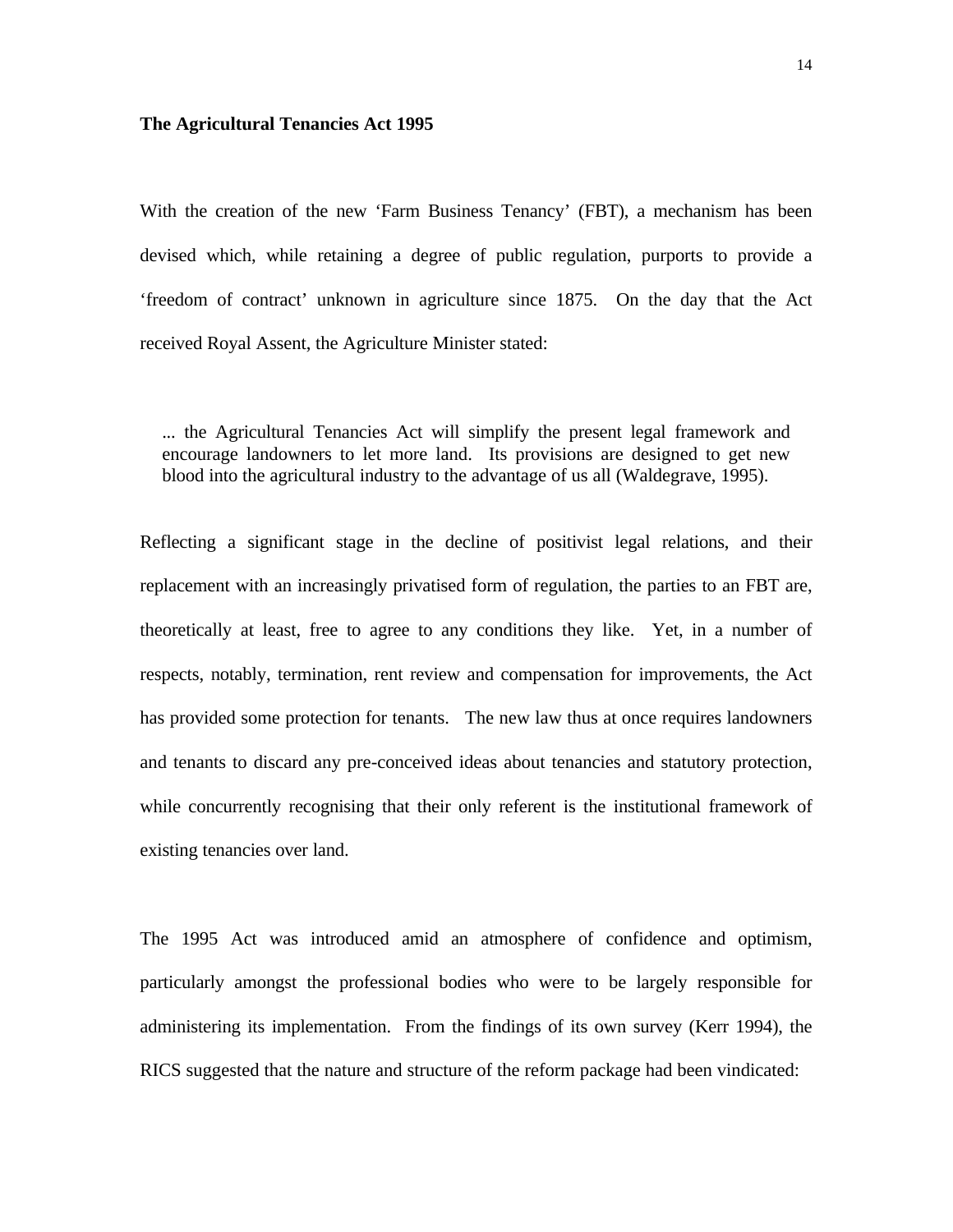The likelihood is that over half of new rentals will be on medium or longer term lettings (ten years or more) which should allay fears within the existing rented sector that tenancy reform will mean shorter and less secure tenure (Lowry, 1994).

Heralding the potential success of the impending reforms, the RICS survey predicted the availability for letting under the new Act of a further 900,000 acres, and that much of this would be land previously farmed 'in hand' rather than the result of the formalisation of other informal arrangements, as had been suggested elsewhere (Quinn, 1996). However, whilst this trend is identified in two surveys conducted subsequent to the passing of the Act (Central Association of Agricultural Valuers, 1996 and Whitehead, 1996), the amount of land being released from true owner-occupation appears small, and cannot lead to the conclusion that there has been any increase in the size of the let sector. The later RICS survey (Whitehead, 1996) also indicates that 89 per cent of FBTs have been let for 5 years or less, and that 77 per cent of these are for areas of less than 100 acres.

As a result, the findings of both surveys suggest that the amount of land going into FBTs will fall far short of the RICS's earlier prediction and, indeed, may not even exceed the amount of land continuing to come out of the let sector. The extent to which this is attributable primarily to the failure of the FBT is a matter for conjecture. While purporting to provide the benefits associated with the 'extra-tenancy' relationships it was designed to replace, the legislation must still be seen in the light of the prevailing socioeconomic context, with its growing referent of short term financial flexibility and asset mobility.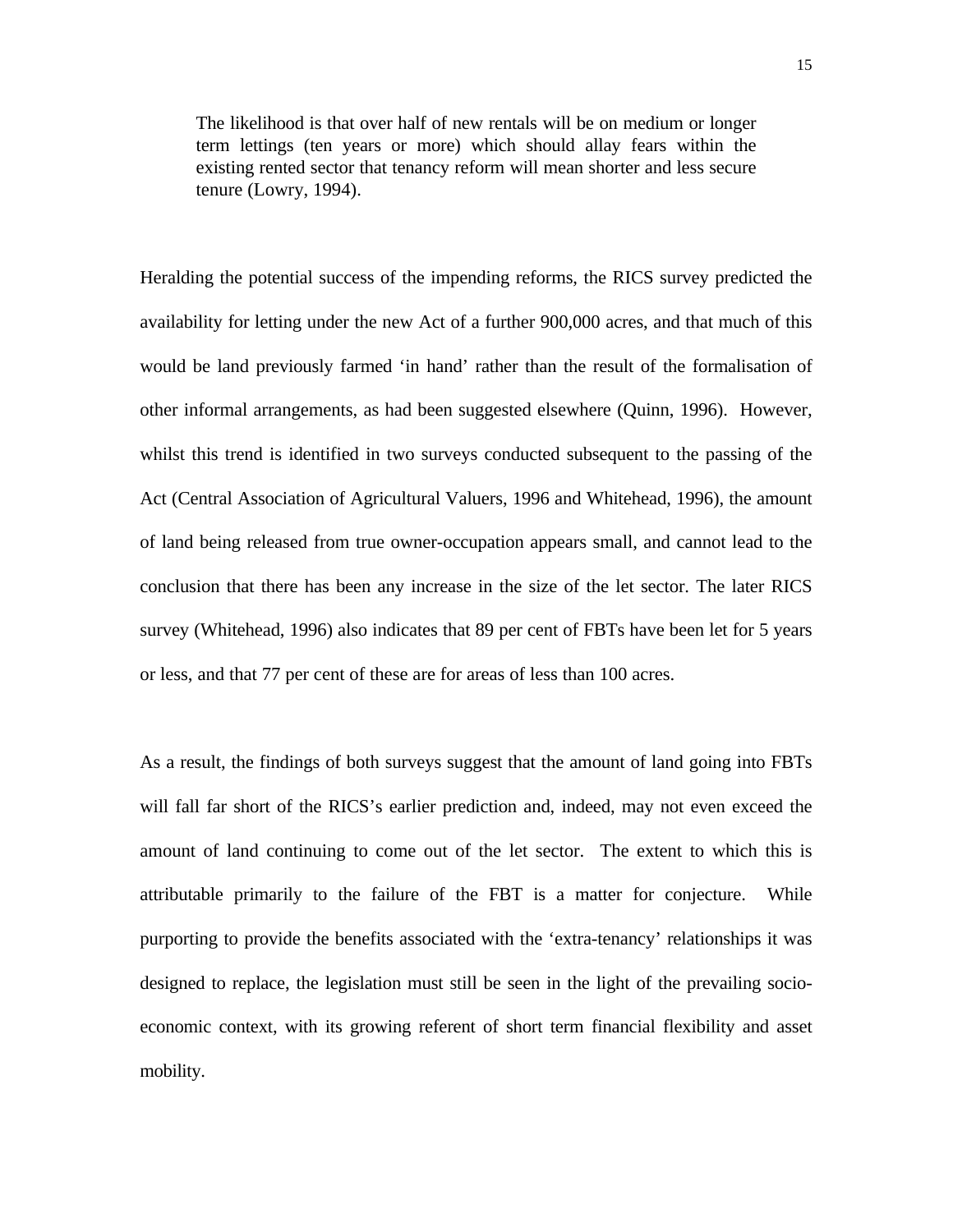Rather than being a genuinely 'fresh' approach to agricultural law reform, therefore, it is clear that the 1995 system really represents no more than a continuation of past mistakes, principally in failing to recognise the socio-economic context within which the reforms have been situated. Rather than the power-domination which has traditionally characterised the landlord/tenant relationship, however, the current mistake involves the failure to recognise that the 1995 Act effectively signals the removal of power from this arena and, thus, the effective marginalisation of the relationship.

New entrants have historically faired badly under agricultural policy in the UK; marginalisation of the landlord/tenant relationship can only intensify this. Allied to the marginalisation, agriculture itself is an increasingly capital-intensive industry, with financial backers requiring evidence of collateral and proven ability to service borrowing. Landowners have been seeking these attributes in their joint-venture partners and have largely found them in the ranks of established farmers wishing to expand their existing businesses. The requirements for Farm Business Tenants are no different. Indeed, the first twelve months of the new regime witnessed rentals two to three times higher than sitting tenant levels, putting FBTs beyond the reach of most established smaller farmers, let alone entirely new entrants. The short term nature of the new lets will not make borrowing any easier, and the fact that 80% of the lettings are of unequipped, relatively small, blocks of land (Whitehead, 1996) certainly favours neighbouring farms.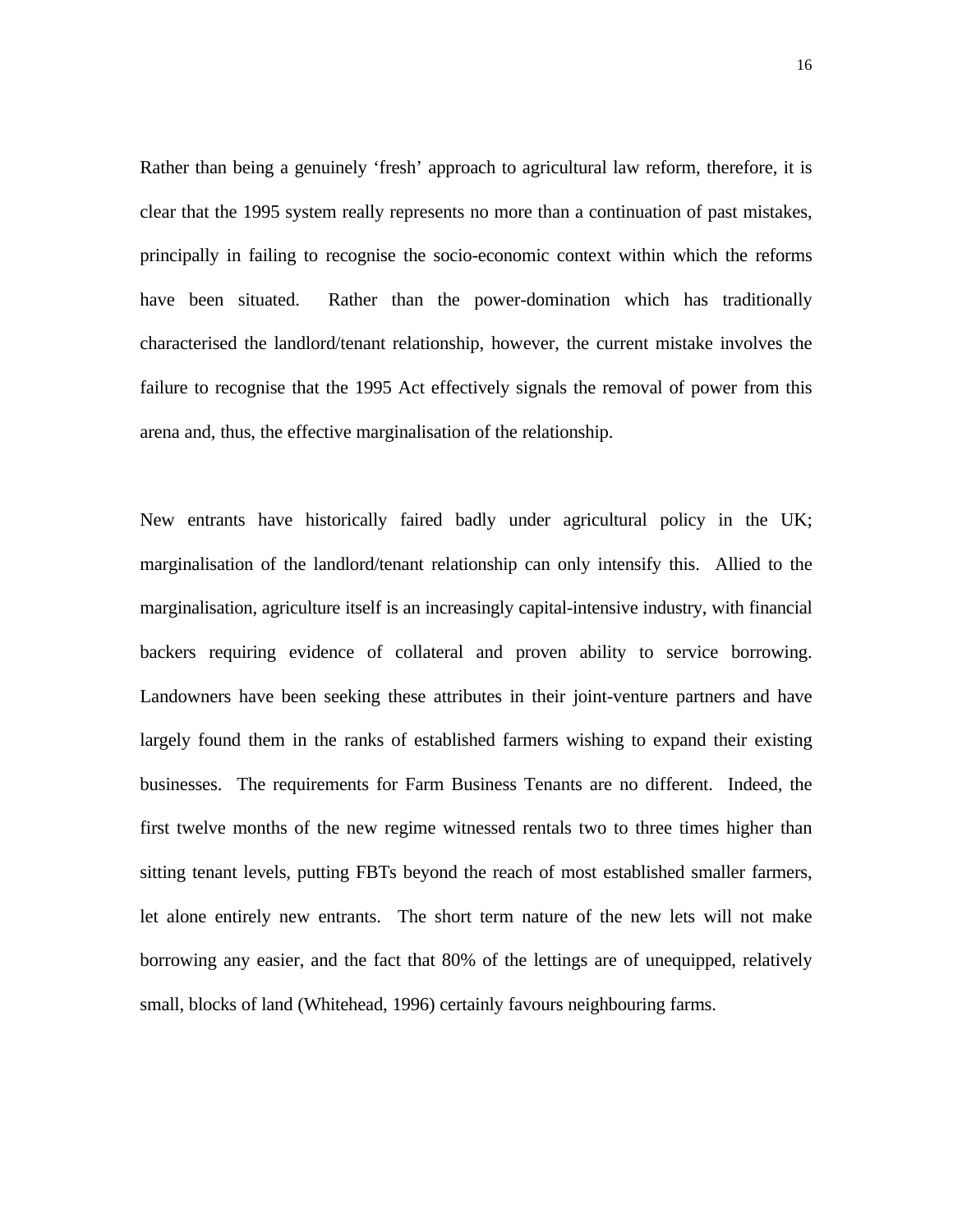In reflecting the evident reification of the right to property, the legislative measures being used to introduce 'freedom of contract' are themselves far from simple. Firstly, the conditions that have to be satisfied in order to ensure that a new tenancy is an FBT are complicated, involving the service of a pre-notice in much the same way as for short residential tenancies. The mechanics for avoiding the fallback rent review procedure are equally complex, while the reliance on the Arbitration Act 1950 code, rather than the existing 1986 Act code, may lead to unnecessary complications. Complex new provisions for end-of-tenancy compensation have also replaced the 1986 Act measures, which were straightforward and uncontentious (and had been largely unchanged since the last century).

The meticulous steps that the parties, effectively starting with a blank sheet of paper, have to follow in order to ensure that every issue and all eventualities are covered, have thus effectively precluded the very flexibility championed by the proponents of the system. Model agreements and precedents have predictably been prepared by a number of organisations, as well as most of the law firms handling rural work. In common with the previous forms of agricultural tenancy, the FBT has thus already assumed the guise of an 'off-the-peg' measure, rather than being the 'made-to-measure' agreement originally envisaged. In effect, therefore, all that has been achieved is the legislative legitimation of landowner wishes to be able to assert their 'rights' according to their own needs. The price extracted for this presumed freedom is, however, high indeed, reflecting not only the decline of the agricultural tenant, but also of the nature of landed property itself.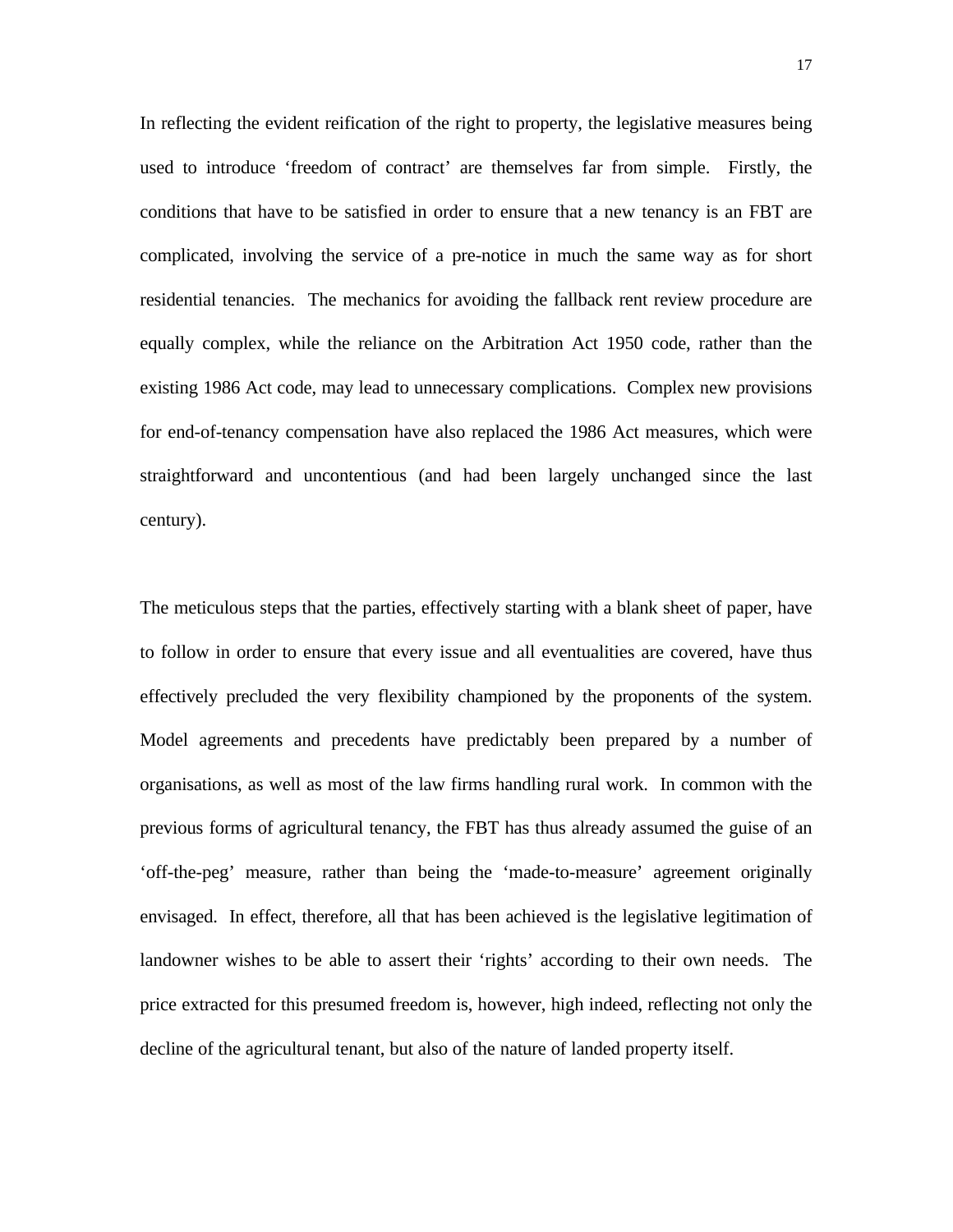### **The Management of Place and Space**

As a result, agricultural tenancy legislation has ceased largely to reflect its positivist, black letter antecedence, assuming instead a strong resemblance to sumptuary law. Rather than being a skilled, individualised, 'partner' to the relationship with the landowner, the role of tenant has thus effectively been undermined, thus assuming the identity of 'other', in place its former association with land owners. At the core of this process is an evident shift from 'rights to property' - the former ideas of property as social signification - to armslength, flexible interests in which there no responsibilities or duties, just financial transactions.

Central to this shift is an increasing recognition of the essential dynamic of property - its dual identity as both place (its socio-cultural attributes) and space (its physical attributes). It is the nature of this duality which gives rise to what Fitzpatrick (1992) terms a 'mute ground' in which those seeking to own, occupy or use land experience conflicting constructs of deviance and conformity. Rather than being unidimensional, however, the subtle interrelationships between place, space and people ensure that the source - and hence the avoidance - of deviance can never be isolated from the wider socio-cultural context. The construct of the 'good' participant in agricultural production is, therefore, determined not by the land, nor the law, but by the contextualised power implicit in the mute ground which connects them.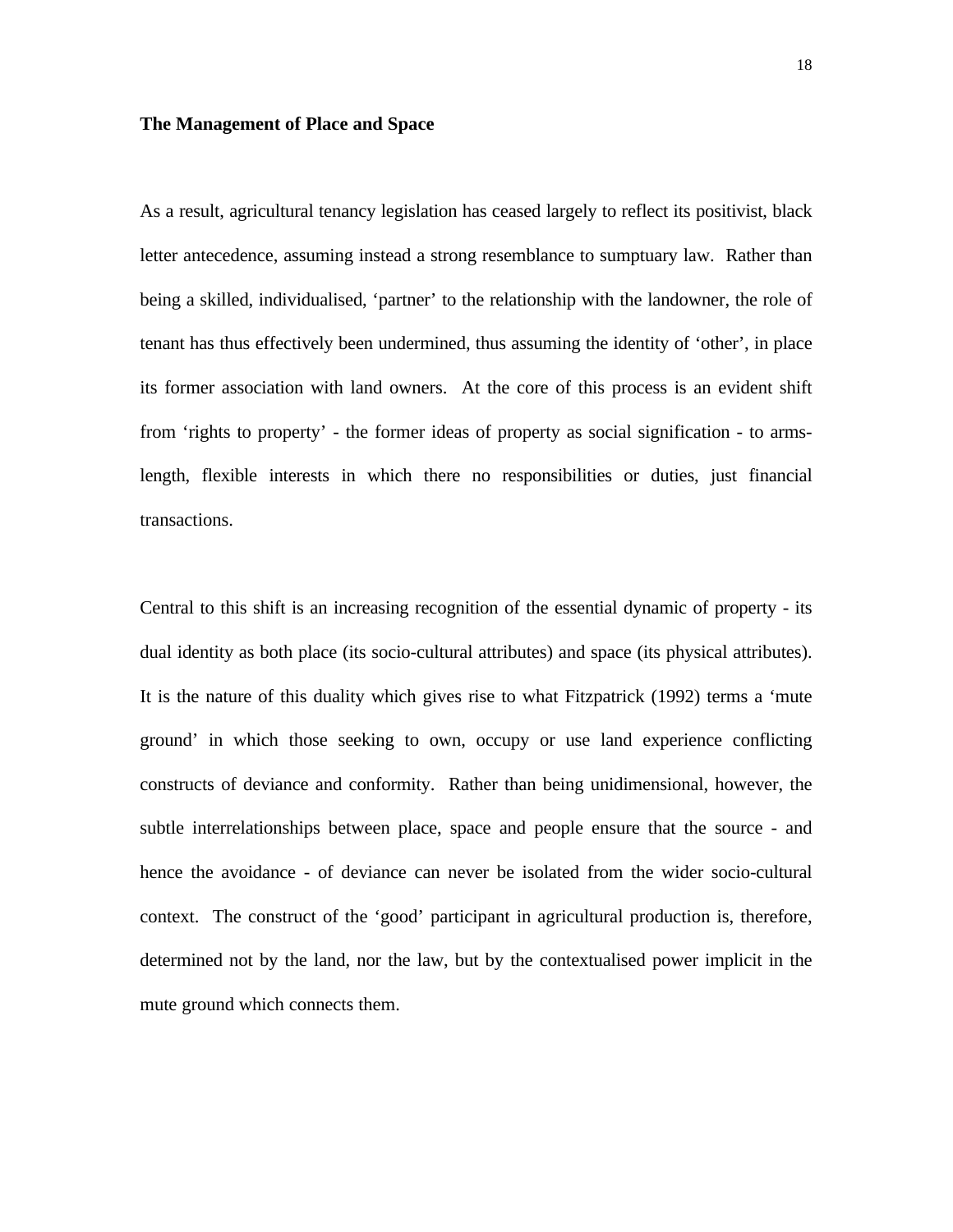Consequently, it is not so much space which necessarily determines practice, but rather the interplay of practice, filling and giving meaning to space, and space, informing the possibilities of practice. Rather than space - the land - being the source of the power which the dominant interests wish to protect, therefore, the power flows in the opposite direction, based on an ability to convert social place into space. It is the nature of this 'conversion', with its attendant possibilities and actualities of practice, which generates the power (Chaney, 1994).

Space, or territoriality, thus becomes the metaphorical arena in which the effects of power can be analysed and determined (Foucault, 1980), but according to the uses of that space rather than the space itself. Rather than being fixed, therefore, space is essentially a transitional project, produced in a particular form for the duration of some interactional business, then reproduced in a different form for a different purpose (Chaney, 1994). The construction of the demand, by both landowners and tenants, for 'new' agricultural tenancies is the very manifestation of Foucault's power metaphor, with the level of accessibility to these tenancies increasingly 'protected', as an allowance or dispensation, for those 'unsuited' to a social or economic stake in the ownership of rural property.

Consequently, the 'legal' resolution of the 'problem' of the availability of farmland for rent is much more closely associated with a 'civilising' mission than it is with any narrower form of legal positivism. By constructing the *other*, those demanding greater access to tenancies, as deviant, the power of the territoriality implicit in the tenure structure has effectively realigned the debate from questions about the power and signification of ownership, to those about the nature and use of space (its construction as place). The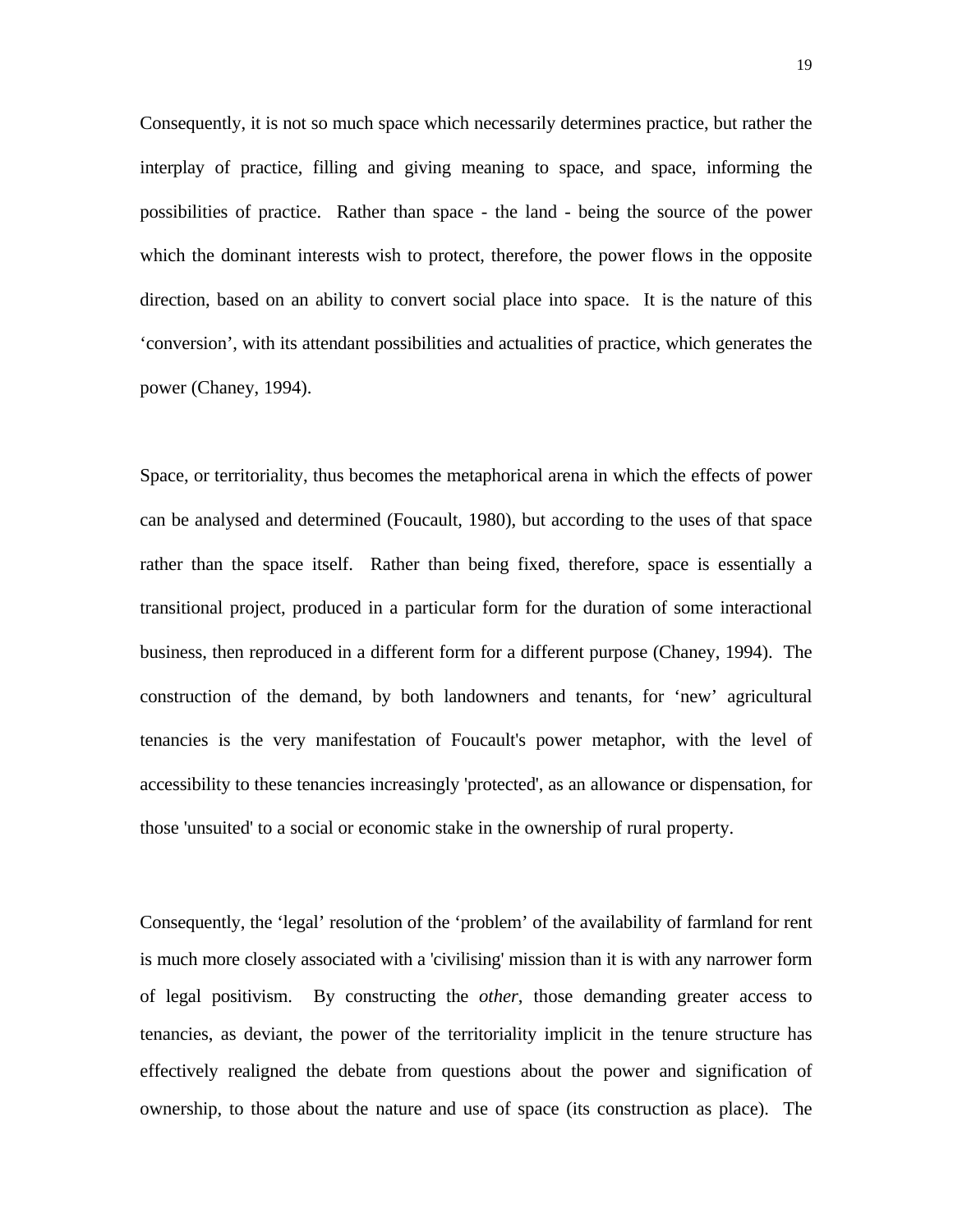characteristic structures of social space have therefore been appropriated to symbolise institutional form, and with it, the prescription of appropriate identities for the individual participants. Elements of the structure, such as the boundaries and rules of access to the space, thus function to reproduce the desired social order (Chaney, 1994).

Central to this reproduction of the desired social order has been the representation of such issues as technical rather than social. This has enabled claims to be made about the extent to which owners can accommodate tenants on 'their' land, but through individually negotiated arrangements rather than the corporatist structures of the past. This demonstrates clearly a politically-legitimised appropriation of power relations, with property ownership posited as a responsibility unsuited to the evident ephemerality of 'ordinary' people: they may temporarily occupy land for the purposes of farming, but only under supervision and only to undertake 'approved' activities.

### **Conclusions**

Recent evidence suggests that the 'farm tenancy' may enjoy a resurgence under the new deregulated regime. We would argue, however, that the concept of the 'tenant farmer' has been in decline since the turn of the century and that the Agricultural Tenancies Act 1995 has done nothing to arrest this. Perhaps the greatest, and most intangible, threat to farm tenancies is that they will continue to be devalued in the eyes of the rural community. Already, with the shift to owner-occupation, tenant farmers who have not, for whatever reason, sought personal enfranchisement, are becoming regarded as second-class citizens,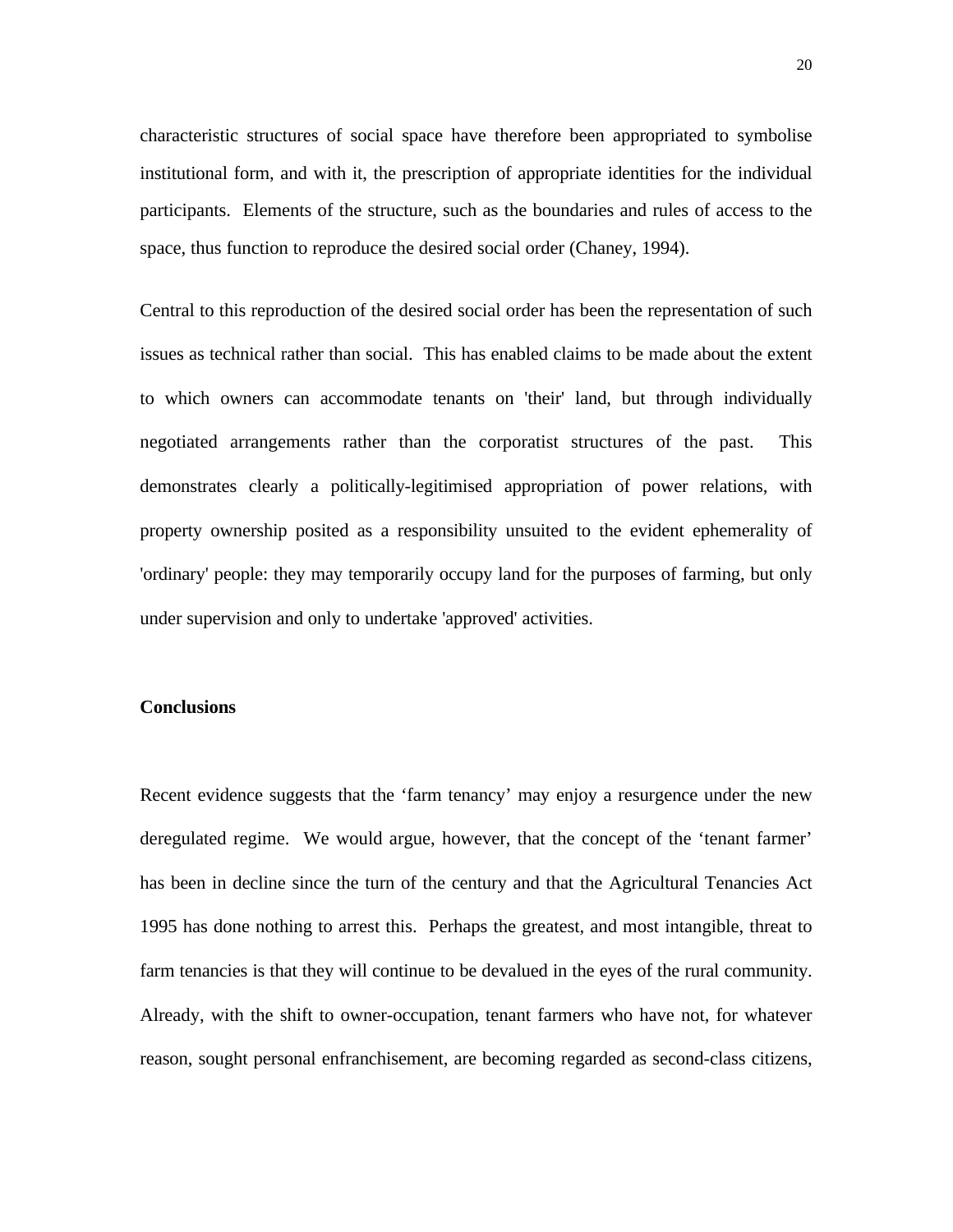the last vestiges of rural peasantry. Farm Business Tenancies will thus continue to debase the concept of tenancies and farm tenants.

The inevitable conclusion of this paper is that far from seeking to protect and enhance the significance of the agricultural landlord/tenant relationship, the recent reforms have effectively marginalised it. Tenancies will become add-ons, granted only to existing farmers who, as the few remaining secure tenancies fall-in, will increasingly be owneroccupiers in their own right. The much-heralded agricultural tenancy will thus become no more than a vehicle for expansionism, fulfilling the same role that was played by sharefarming and other 'alternative arrangements' in the 1980s.

Rather than the management and administration of land representing a rational, defensible and efficient method of resource allocation, therefore, it can be argued that this process indicates a much more central concern with legitimising deviance. This is based primarily on the commodification of land, with the promotion of rights largely without responsibilities, at the expense of both the resources and the people to which they ostensibly relate. At the core of this deviance is the continued promotion of the dichotomous role of the consumer- or post-citizen - at the centre of sumptuary law. While carrying the responsibilities associated with civil and political rights, namely to maintain the primacy and exclusivity of property rights, post-citizens' (tenants') enjoyment of social rights are largely limited to those which they can purchase in an apparently free, but actually highly regulated, market.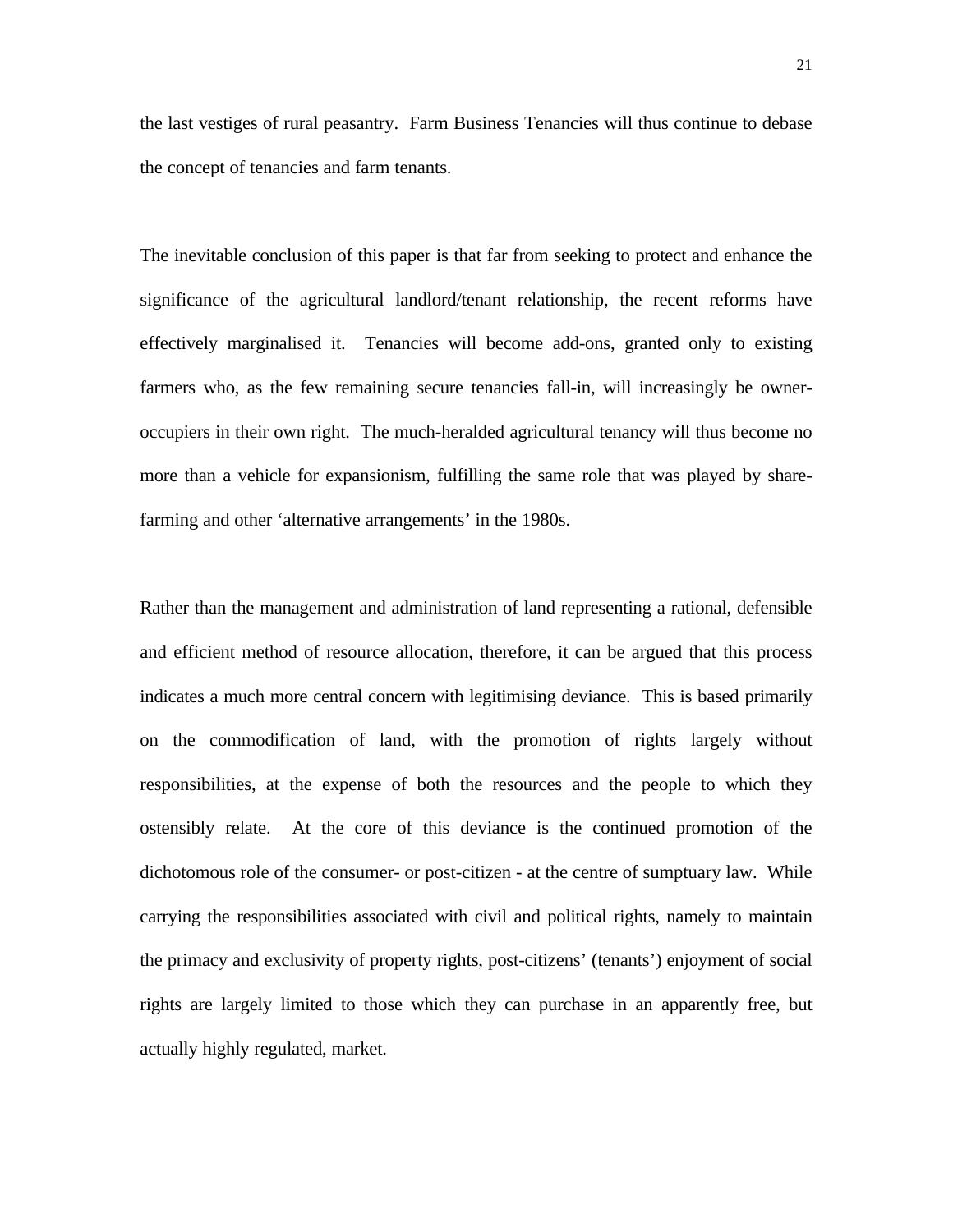Rather than being the neo-classical market assumed by formalist law, however, this new market for agricultural tenancies is essential cultural, reflecting a populist rhetoric of freedom in which the implicit social project of equity is nowhere to be found. Unlike the consumerism of wider, post-structuralist, popular culture, however, in this market, sellers dominate. By constructing the individual with respect to artefact - property - this market is able to appropriate the territorial specificity of agricultural land in underwriting the decline of positivist legal relations - and their increasing replacement by a form of 'hyperlegality' (Redhead, 1995) which seeks to provide a cultural replica of an original which never existed - the Farm Business Tenancy as simulacrum.

### **References:**

Bergeron, J.H. (1993) 'From property to contract: political economy and the transformation of value in English common law', *Social and Legal Studies* 2: 5-23.

Central Association of Agricultural Valuers (1996) *Annual Tenanted Farms Survey 1996* Oxford: CAAV.

Chaney, D. (1994) *The cultural turn*. London: Routledge.

Country Landowners' Association (1990) *The reform of the landlord and tenant system in agriculture: freedom within contract*. London. Country Landowners' Association.

Fitzpatrick, P. (1992) *The mythology of modern law*. London: Routledge.

Foucault, M. (1980) *Power/knowledge: selected interviews and other writings 1972-1977*. New York: Pantheon Books.

Gibbard R., and Ravenscroft, N. (1993) *The future of the Tenanted Sector in British Agriculture: A review of the Proposals for change*. Working Paper No.11. Department of Land Management and Development, The University of Reading.

Giddens, A. (1984) *The constitution of society: outline of the theory of structuration*. Cambridge: Polity Press.

Hunt, A (1996) *The governance of the consuming passions: a history of sumptuary law*. Basingstoke: Macmillan Business.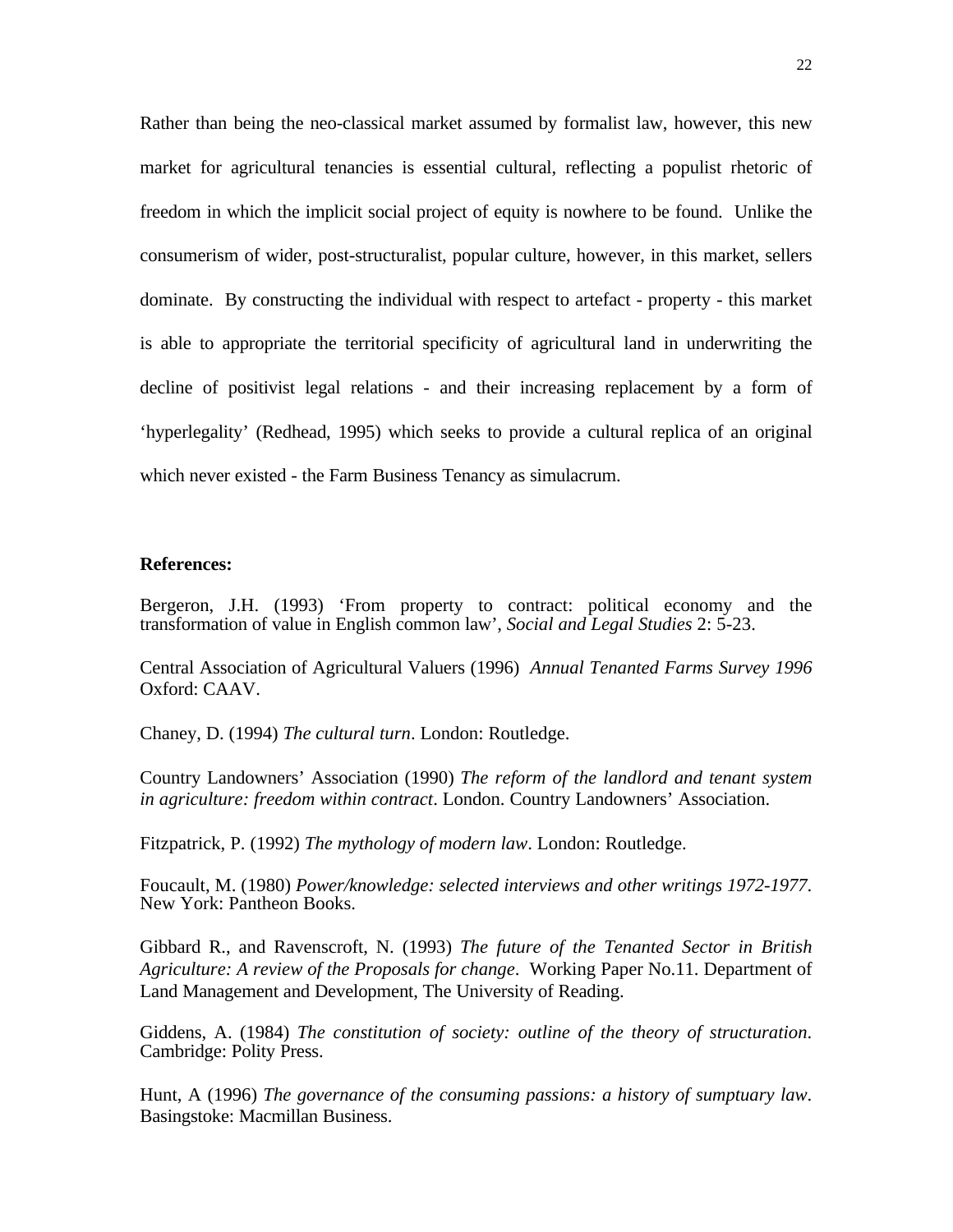Kerr, J. (1994) *Farm Business Tenancies: New Farms and Land.* The Royal Institution of Chartered Surveyors. London.

Lowry, M. (1994) *Farm Tenancy Reform to Bring more Land To Let.* Rural Practice Bulletin. September/October 1994. The Royal Institution of Chartered Surveyors. London.

Ministry of Agriculture, Fisheries and Food (1968) *A century of agricultural statistics*. London. HMSO.

Ministry of Agriculture, Fisheries and Food and Welsh Office Agriculture Department (1991) *Agricultural tenancy law - proposals for reform*. London. Ministry of Agriculture, Fisheries and Food. 8p.

Ministry of Agriculture, Fisheries and Food and Welsh Office Agriculture Department (1992) *Agricultural tenancy law - proposals for reform*. London. Ministry of Agriculture, Fisheries and Food. 8p

Ministry of Agriculture, Fisheries and Food (1995) *The digest of agricultural census statistics (1992-1994).* London. HMSO.

Nix J., Hill P. and Williams, N. (1987) *Land and Estate Management*. Packard. Chichester.

Northfield. (1979) *Report of the Committee of Inquiry into the Acquisition and Occupancy of Agricultural Land.* Cmnd.7599. HMSO.

Orwin, C.S. (1949) *A History of English Farming*. London: Nelson and Sons.

Quinn, J. (1996) *How is the Agricultural Tenancies Act Working in Practise?* Paper presented at the Legal Landscape for Agriculture Conference. RASE/LawNet.

Ravenscroft, N. (1988) The role of fixed term tenancies in the management of agricultural land in England and Wales. pp1-6 in Giles, A.K. and Wiggins, S.L.(editors).1988 *Management Matters in 1988.* Study no.18, Farm Management Unit, University of Reading.

Redhead, S. (1995) *Unpopular cultures*. Manchester: Manchester University Press.

Sousa Santos, de, B. (1987) 'Law: a map of misreading. Toward a postmodern conception of law', *Journal of Law and Society* 14: 279-302.

Tenant Farmers' Association (1990) *New tenancies-new blood*. TFA. Reading.

Twine, F. (1994) *Citizenship and social rights*. London: SAGE.